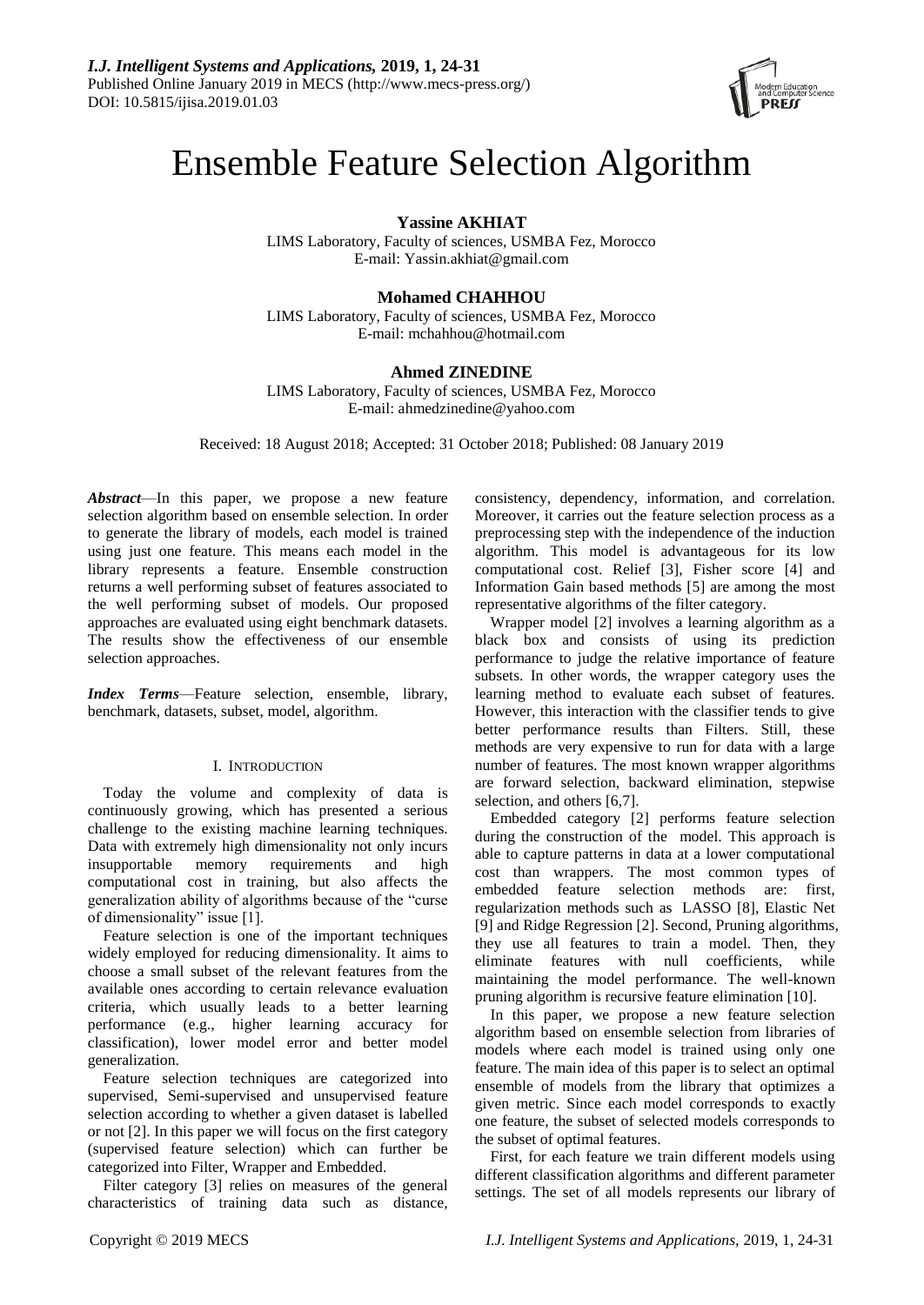models. Second, we use a selection with replacement technique to find the optimal subset of models that when averaged together yield excellent performance.

### *A. General Ensemble selection framework*

The main contribution of this paper lies in the proposed ensemble feature selection algorithm. We use selection with replacement algorithm to extract and select the well performing ensemble of all models. We add to the ensemble models from the library that maximizes the ensemble's performance on validation set.

As we have mentioned, the ensemble of models is selected by maximizing its performance on the validation set. However, its performance is determined by its ability to perform well on unknown datasets (test set). In this situation, overfitting occurs as a serious problem. Moreover, the corresponding performance on the test set does not always increase as indicated in [11]. This issue leads us to propose the next contributions to improve the ensemble selection.

### *B. Ensemble selection improvement*

Two solutions are suggested to reduce overfitting problem and improve ensemble selection.

- 1. We used Multi-bagging technique introduced by the authors of [11]. The idea is to select multiple groups (bags) of models randomly from the library. Then, the ensemble selection is done inside each bag. Finally, the returned ensemble is the merging of sub-ensembles returned by each bag. Thanks to this technique, there is no need for validation set.
- 2. We used a technique called *dropout*. This technique is a regularization method. It is recently proposed for training deep neuron networks which contain multiple non-linear hidden layers [12]. In this contribution, we propose three versions of dropout**:** *Model dropout, instance dropout and Combined dropout.* **1)** The key idea behind *Model dropout* is to randomly drop models out from the ensemble during the selection process*.* **2)** In this version we drop out instances instead of models during the selection procedure.**3)** *Combined dropout* is the combination of the *model dropout* and *instances dropout.* With dropout, crossvalidation and/or splitting data into (*train+validation*) may be dispensable. Moreover, this technique reduces the co-adaptation between features and instances.

The rest of this paper is organized as follows: section two presents the related works. Section three is devoted to the problem and the proposed algorithms. In the fourth section, we list the results of our algorithms. As to the last section, it is put forward to conclude this work.

### II. RELATED WORKS

### *A. Ensemble selection*

Ensemble selection is a popular ensemble learning strategy given its excellent predictive performance concerning various problems. Ensemble selection is a method of constructing ensembles from a library of generated models. Many methods have been proposed to generate diverse and accurate set of models. The most popular methods are the following: Bagging [8] creates many random sub-samples from the original dataset with replacement. This means that we can select the same value multiple times). Then we train models of one type (e.g. Decision tree) using generated sub-samples. Boosting [13] generates more accurate and diverse set of models, because it starts by predicting original data set and gives equal weight to each observation to force new models so as to attend to those observations that are hard to classify correctly. In [11], the authors create a library of 2000 models of each problem using different algorithms and many parameter settings for each algorithm.

### *B. Ensemble selection improvement*

The main problem that arises when the library contains huge number of models is overfitting. The authors in [11] have proposed three additions to the simple selection process (simple forward selection) to overcome this issue. The first addition is selection with replacement, which means models can be chosen several times. The second addition is sorted ensemble initialization, where instead of starting with an empty ensemble, the ensemble is initialized by the N best models. The third addition is bagged ensemble selection, where bags of models are generated randomly from the library, then we select models from those bags.

The problem of how much data should be used for the hill-climb set has always been of interest in ensemble selection algorithms. In order to deal with this, the authors of [14] have proposed three variations of bagging ensemble selection. In the first variation, the size of data used for hill-climb set is up to the user. In the second variation, the authors used the out of bag instances as hillclimb set. In the third version, single best model is selected at each bagging iteration.

The overfitting problem is a serious issue in deep learning as well. Deep neural nets are a powerful machine learning which contain a huge number of multiplenonlinear hidden layers and large number of parameters. This makes neural network models learn very complicated relationships between inputs and outputs. Since this results in the problem of overfitting, many techniques have been proposed to mitigate its effects. The authors of [12] have proposed what is called dropout technique to prevent overfitting in neural networks. The units are randomly dropped out from the neural networks during training as shown in figure1 of the paper [12].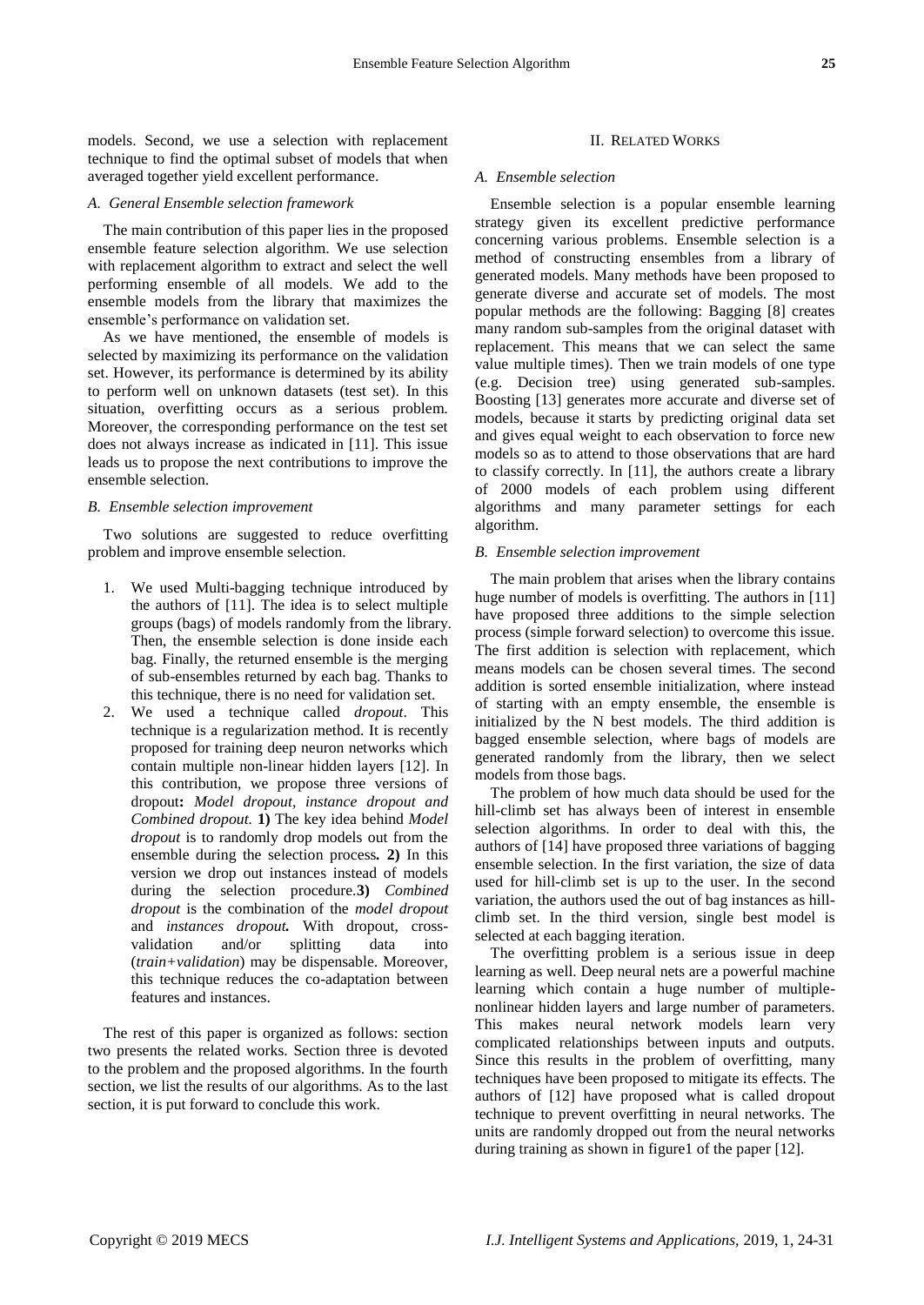

Fig.1. Dropout technique Reprinted from (12)

In the next section, we will describe in details the general ensemble selection framework and the proposed solutions to improve the ensemble feature selection.

### III. ENSEMBLE FEATURES SELECTION

This section is composed of two parts with the first one describing the ensemble selection framework and the second discussing the solutions proposed to improve the ensemble selection.

### *A. Ensemble selection framework*

Ensemble selection is a method used to construct an ensemble from a library of models. The first step is building a library of models using different classifiers and parameter settings. The second step is the construction procedure of the ensemble. The selection without replacement algorithms such as simple forward selection described in [11] selects a well performing ensemble of models. This procedure works as described in the following steps:

- 1. Start with an empty ensemble.
- 2. Add to the ensemble the model in the library that maximizes the ensemble's performance on *validation* set.
- 3. Repeat Step 2 for a fixed number of iterations or until all the models have been examined.
- 4. Return the subset of model that yields the best performance on the *validation* set.

Adding models to the ensemble is done by averaging their predictions with the already selected ones. This kind of algorithm without replacement can select each model just once. This means that all the selected models in the ensemble have the same weight, which is equal to 1. In other words, the selected models have the same importance. Yet, we should bear in mind that this is not always the case. The simple forward selection is fast and effective but it is sometimes prone to overfit on the validation set especially when the number of instances is small [16].

The ensemble's performance using simple forward selection improves as the best models are added to the ensemble. Then it starts dropping when there are just the worst models left in the library. This problem is reduced

by using the selection with replacement algorithm where each model can be selected to be in the ensemble more than once.

The selection with replacement technique means that each time we pick a model, we put it back in the library. We prefer using this technique over all models selection without replacement in order to reduce overfitting problem. In this technique, once the model is selected, its weight increases. The selection process stops depending on its performance on the validation set.

Before starting the selection process, the algorithm initializes the weight of each model at zero. Then, we start the selection process of models, and we add to the ensemble only the models that when averaged together with those in the ensemble maximize the ensemble performance on the validation set. Models can be selected multiple times because each selected model is put back in the library. This step is repeated until no model can produce a notable increase in the ensemble performance. Finally, the weight of each model is returned, and features are sorted according to their weight.

The following steps give a more precise description of the algorithm of selection with replacement:

# Algorithm 1: ENSEMBLE SELECTION WITH REPLACEMENT STEP 1: Ensemble initialization.

We initialize the weights of the models at zero.

STEP 2: Repeat until all models in the library are used.

Add to the ensemble the model that when averaged together with models in the ensemble maximizes the performance of the ensemble. Then the weight of the corresponding model is incremented.

# STEP 3: Return weights.

The algorithm output is a dictionary of models and their weight, and the best models are the ones with the highest weight.

Partitioning the available data into (Train+validation) can work well to test the selection with replacement algorithm and deal with the overfitting problem, but this is not always the case because:

- The performance maximization on validation set does not necessarily mean that the selected ensemble will not overfit on other datasets.
- The quality of the selected features will decrease especially on datasets with few instances.

### *B. Improving ensemble features selection*

Two solutions are proposed to reduce overfitting problem and improve ensemble feature selection performance.

### *a. Multi Bagging technique*

Overfitting is a serious problem when the library of models contains a huge number of models. As the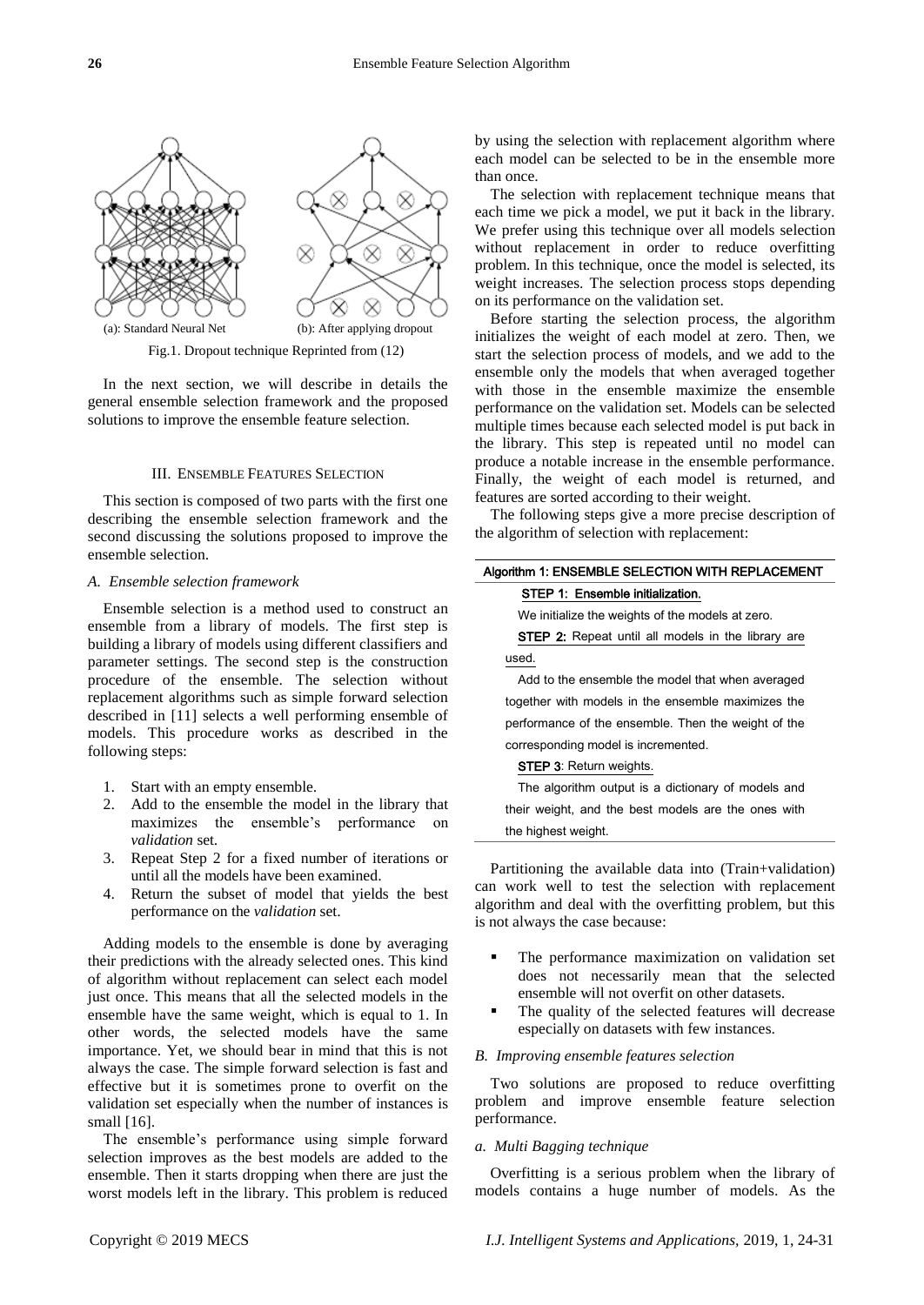number of models in the library increases, the chance to find model combinations that overfit increases as well.

Bagging technique can minimize this issue by creating multiple bags of models. Each bag contains a random sample of models which is less than the number of models in the library. Then inside each bag, we select models from that sample as shown in figure 2.



Fig.2. Ensemble selection algorithm

Below is a detailed description of Multi-bagging ensemble selection:

# Algorithm 3: ENSEMBLE SELECTION WITH MULTI-BAGGING

### STEP 1 : Ensemble initialization

The final ensemble weight is initialized at zero.

### STEP 2 : Repeat for a fixed number of bags.

- Generate a random bag of models
- Apply the selection with replacement algorithm in order to select the best models from the generated hag
- The weight of the best models is incremented

# STEP 3 : Return the weight of merging bags

- The final weight is the merging weight of each bag.
- The features whose absolute weight is the greatest are the best features.

### *b. Dropout technique*

Dropout technique [12] is proposed to address the problem of overfitting in neural network. The idea behind this technique is to randomly drop units from neural network during the training phase. The units have the same probability to be dropped out from the network. By dropping a unit out, we are temporarily removing it from the network with all its incoming and outgoing connections as shown in figure.1

In this article, we proposed three versions of dropout. The first one is called Model dropout, the second is instances dropout and the third version is Combined dropout.

### *a) Model dropout*

This technique has another way to evaluate ensemble's performance by dropping out models from the ensemble randomly. This prevents models from the co-adaptation (correlation).

The following steps illustrate how Model dropout works:

### Algorithm 2: MODEL DROPOUT

### STEP 1: Weight initialization.

 All models have the same initial weight equal ZERO.

# STEP 2: Repeat until no increasing in ensemble

# performance or all models are examined.

- Drop N models randomly from the ensemble.
- Apply selection with replacement algorithm

### STEP 3: Return The Ensemble weight.

• The models are sorted by their weight. The best

models are those whose weight is the highest.

### *b) Instance dropout*

This method is a variation of dropout where instances are dropped out instead of models (features). At each iteration, an amount of instances is left out of the selection process to minimize the co-adaptation between instances as well, which helps to avoid overfitting problem.

### *c) Combined dropout*

This version is a combination of the two versions Model dropout and instances dropout. This means that an amount of instances and features is dropped out at the same time.

### IV. EXPERIMANTAL RESULTS AND DISCUSSION

In this section, we conduct an extensive set of experiments to evaluate the performance of the proposed ensemble feature selection algorithms. We will first present the benchmark datasets. Then, we will describe the experimental setup. Finally, we will show and discuss the obtained results.

### *A. Data*

We experiment with eight publicly available benchmarking datasets. All of the datasets can be downloaded from UCI machine learning repository [15].

Table 1 shows the statistics of the datasets used in our following experiments.

Table 1. Datasets and their characteristics

| <b>Dataset</b> | Features | <b>Instances</b> | Distribution    | classe |
|----------------|----------|------------------|-----------------|--------|
| ds1.100        | 100      | 26,733           | $3\% + 97\%$ -  | 2      |
| credit card    | 24       | 30000            | $22\% + 78\%$ - | 2      |
| ionosphere     | 34       | 351              | $64\% + 36\%$ - | 2      |
| spambase       | 57       | 4601             | $39\% + 61\%$ - | 2      |
| Musk           | 167      | 6598             | $15\% + 85\%$ - | 2      |
| Sonar          | 59       | 208              | $47\% + 53\%$ - | 2      |
| numerai        | 21       | 96320            | $50\% + 50\%$ - | 2      |
| caravan        | 86       | 5822             | $6\% + 94\%$ -  | 2      |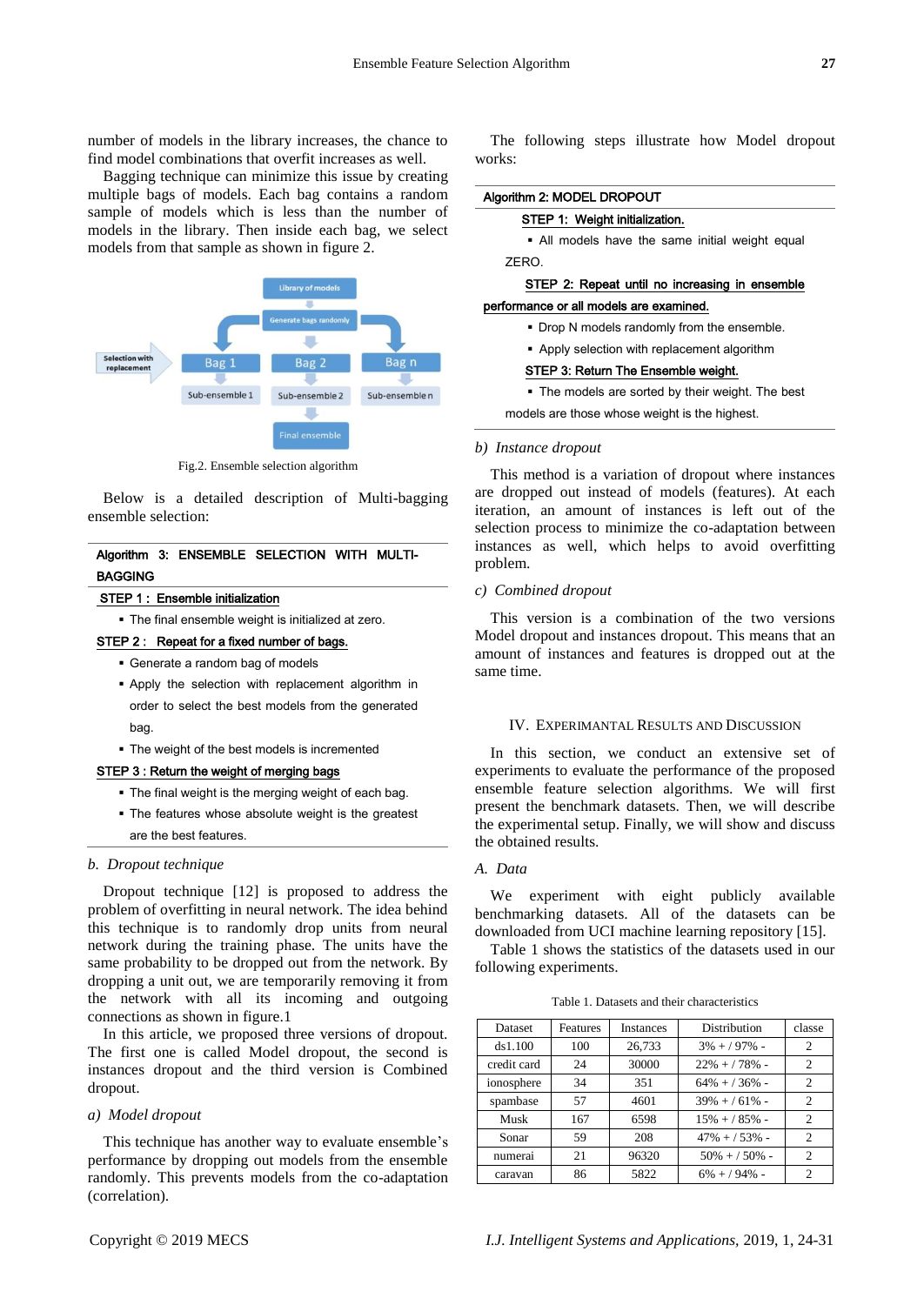We carefully choose datasets to be different in terms of the number of instances and attributes to figure out the strengths and the weaknesses of the proposed methods.

### *B. Model libraries*

Model libraries are generated using different classifiers and parameter settings. In our algorithm, each model is trained using just one feature. The library contains (the number of features multiplied by the number of classifiers) models.

The final subset of selected features is evaluated using a Random Forest with a grid search strategy for the hyper-parameters. The AUC score is computed using the out of bag (OOB) score of the random forest model.

# *C. Experiments*

In this section, we conduct two sets of experiments to evaluate the performance of our proposed ensemble feature selection algorithms. We will first evaluate the ensemble selection with and without replacement technique. We will then demonstrate the applications of the proposed algorithms on eight benchmark datasets.

- In the first experiment, we compare feature selection with replacement against feature selection without replacement. This experiment is conducted to figure out the effectiveness of feature selection with replacement at reducing the problem of overfitting, because this algorithm allows features to be added to the ensemble multiple times. Moreover, the first experiment demonstrates that as the ensemble performance on the validation set increases, the corresponding performance on the test set does not always increase. This means that sometimes the ensemble selection overfits the validation set.
- The second experiment is concerned with evaluating the suggested algorithms which are useful in reducing the problem of overfitting and improving the ensemble selection performance as demonstrated by the benchmarking results. The algorithms at question here are: *Without bagging, Multi bagging, Model dropout, instances dropout and Combined dropout.*

### *D. Experiment 1: Ensemble feature selection.*

In this experiment, we compare Selection with replacement algorithm to Selection without replacement algorithm described in the introduction section. Moreover, we show how the two algorithms behave on the validation and test set as shown in figure 3.



Fig.3. Selection with and without replacement using validation and test set

With models selection without replacement, the ensemble performance increases as the best models are added to the ensemble. Once the best models are added, the performance start declining because the best models in the library have been selected and there left just the models that are detrimental to the ensemble. This leads the ensemble to overfit. This behavior is shown through the red curve of the figure 3. As we can see after selecting the best 5 features, Ensemble selection without replacement starts adding the worst features to the ensemble, which is expressed by the drop in performance. This problem is reduced using models selection with replacement by allowing models to be selected multiple times as demonstrated by the orange curve.

The orange curve is the validation set performance and the blue one is the test set performance. They demonstrate that as the number of features in the library increases, the performance (in terms of AUC) of ensemble selection with replacement on the validation set drastically increases. However, the corresponding performance on the test set does not always increase. This clearly explains that the ensemble features selection sometimes overfits the validation set.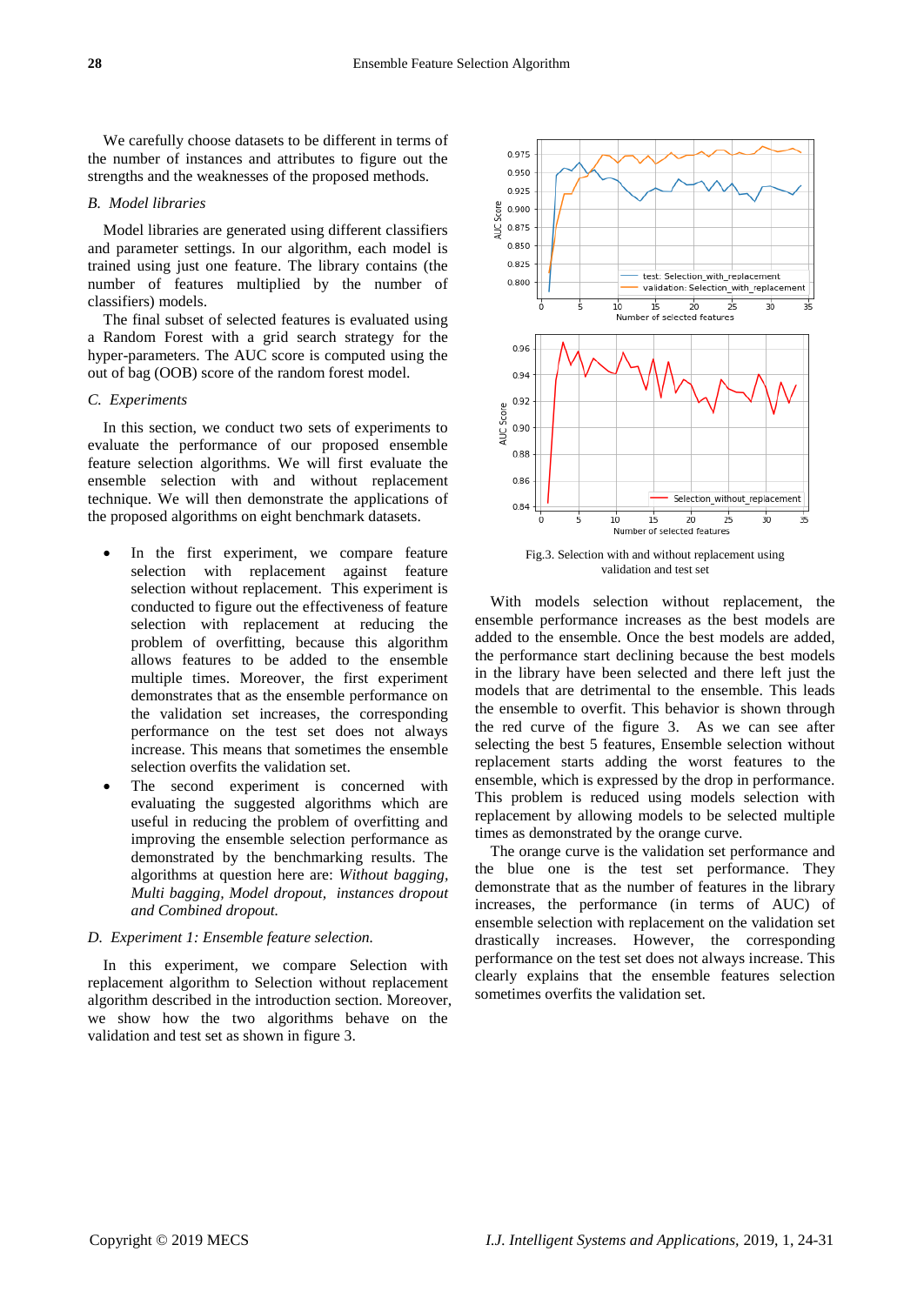*E. Experiment 2: Ensemble feature selection improvement.*

In this experiment, we evaluate our proposed feature selection algorithms and the motives behind the chosen parameters of each algorithm.

## *a. Multi\_bagging parameters*

### *a) Number of bags*

The number of bags used is 30. This choice is made after evaluating the algorithm with different numbers of bags as shown in the figure 4. We noticed that the more bags used, the better the performance is. In addition, Multi-bagging algorithm becomes more resistant to overfitting problem, because with more bags the best features have a high chance to be selected over the worst features.



Fig.4. The effect of the number of bags parameter

#### *b) Model portion*

This parameter indicates the number of models in each bag. The choice of this parameter is related to the Number of bags parameter. We observed from the results conducted that when the number of bags is much higher, it is to choose a large ensemble, and vice versa. In our case, we set Model portion to be one third of the library.

# *b. Model dropOut parameters*

### *a) Portion of features dropped out*

This parameter indicates the number of features to be out during the selection procedure at each iteration. This parameter depends on the number of models in the library. The more models in the library the more features should be dropped out from the ensemble.

### *c. Classifiers used to build library*

The library of models is generated using decision tree classifier with different depths parameter (max\_depth=2, max\_depth=3, max\_depth=4). Even if the library we generated is not that huge, our algorithms prove to be effective. To reach the best of our proposed algorithms, the library of models should be huge and diverse.

Table 2. The best parameters used for each dataset

| <b>Dataset</b>         | Instance<br>dropped | Model<br>dropped | Number of<br>bags |
|------------------------|---------------------|------------------|-------------------|
| ds1.100                | 0.4                 | 0.5              | 30                |
| credit card<br>clients | 0.2                 | 0.6              | 30                |
| ionosphere             | 0.1                 | 0.3              | 30                |
| spambase               | 0.5                 | 0.3              | 30                |
| Musk                   | 0.4                 | 0.2              | 30                |
| Sonar                  | 0.1                 | 0.3              | 30                |
| numerai                | 0.4                 | 0.2              | 30                |
| caravan                | 0.3                 | 0.3              | 30                |

Several observations can be drown from the results of the second benchmark shown in Figure 3. First, we found that our Ensemble selection algorithm (Combined dropOut) outperforms our Multi bagging, Instances dropout and Model dropout Feature selection algorithms considerably in most of datasets especially datasets with high number of instances such as spambase, ds1.100, credit card client, caravan and Musk datasets. Whereas, Multi bagging and Model dropOut show their effectiveness on datasets with few number of instances as displayed in datasets sonar and ionosphere. This is totally logical because Combiend\_dropOut algorithm drops out a portion of instances during the selection process. This reduces the number of instances of datasets. This problem does not appear in datasets with huge number of instances because even if a portion of instances is dropped out during the selection process, the datasets will still have enough instances. This verifies the efficacy of Compbiend\_dropOut and its promising potential for large-scale data mining tasks.

### V. CONCLUSION

This paper proposed a new feature selection approach based on ensemble selection from the library of models, which is an effective learning method over the past several years. The ensemble feature selection algorithms are found to be effective in selecting the best subset among the whole space of features. The main contribution of this paper lies in the proposed ensemble selection framework. First, we created the library of models. Second, we used selection with replacement algorithm to select a well performing ensemble of models. To further improve the proposed feature selection algorithm and reduce the overfitting problem, we proposed two algorithms, the first uses the multi-bagging technique and the second uses the dropout technique. Experiments with eight benchmarks datasets show that our algorithms work well at selecting the best performing subsets of features.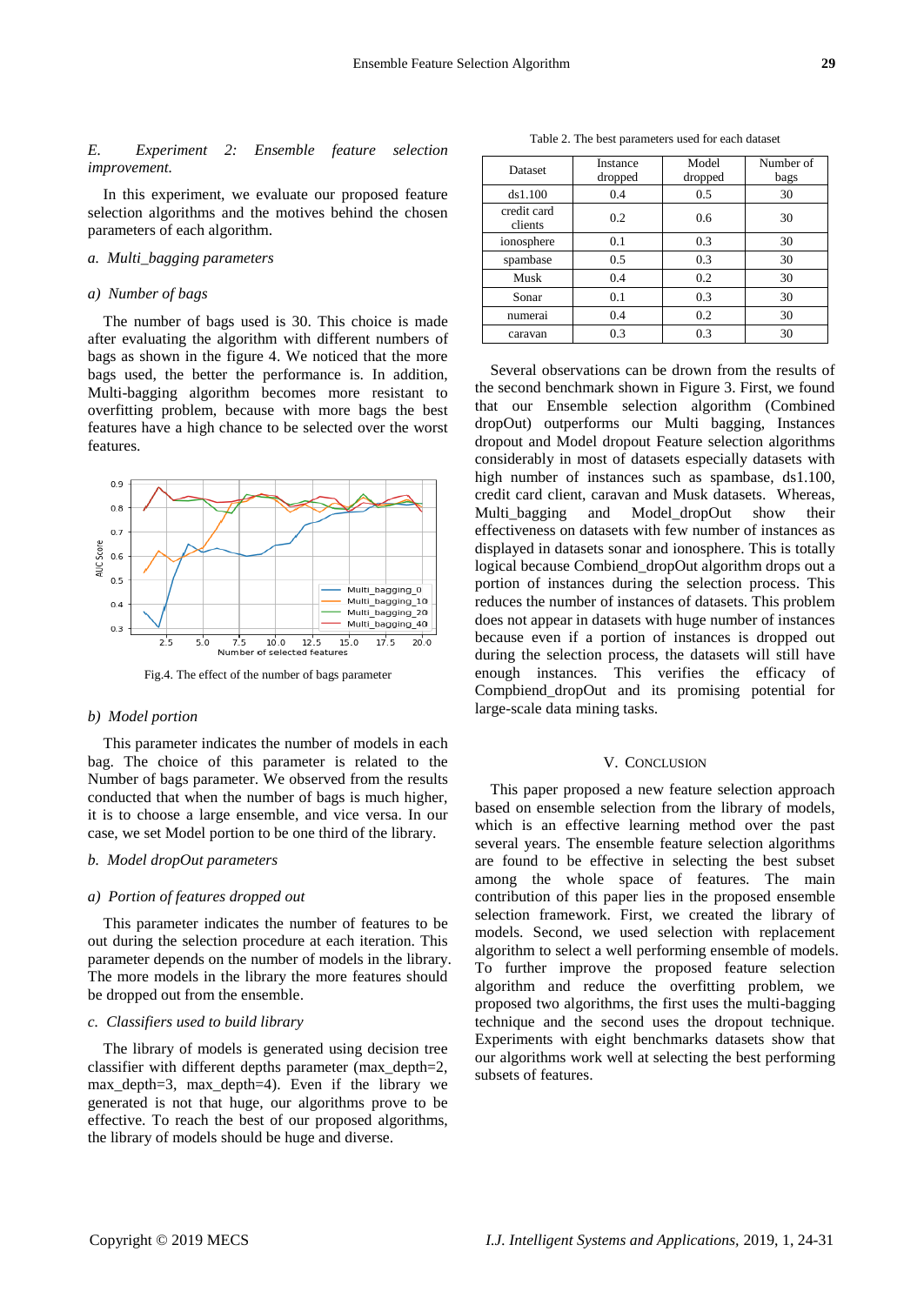

Fig.5. Results on ionosphere dataset using our proposed algorithms.Xaxis is the auc-score of the final subset returned by each algorithm. yaxis is the size of the subset.





Fig.9. Results on credit card clients datasets. Fig.10. Results on caravan datasets.



Fig.11. Results on ds1.100 datasets. Fig.12. Results on Musk datasets.



Fig.6. Results on numerai dataset using our proposed algorithms.Model\_dropOut, Multi\_bagging, Inst\_DropOut,Selection\_without bagging, Combined\_dropOut.